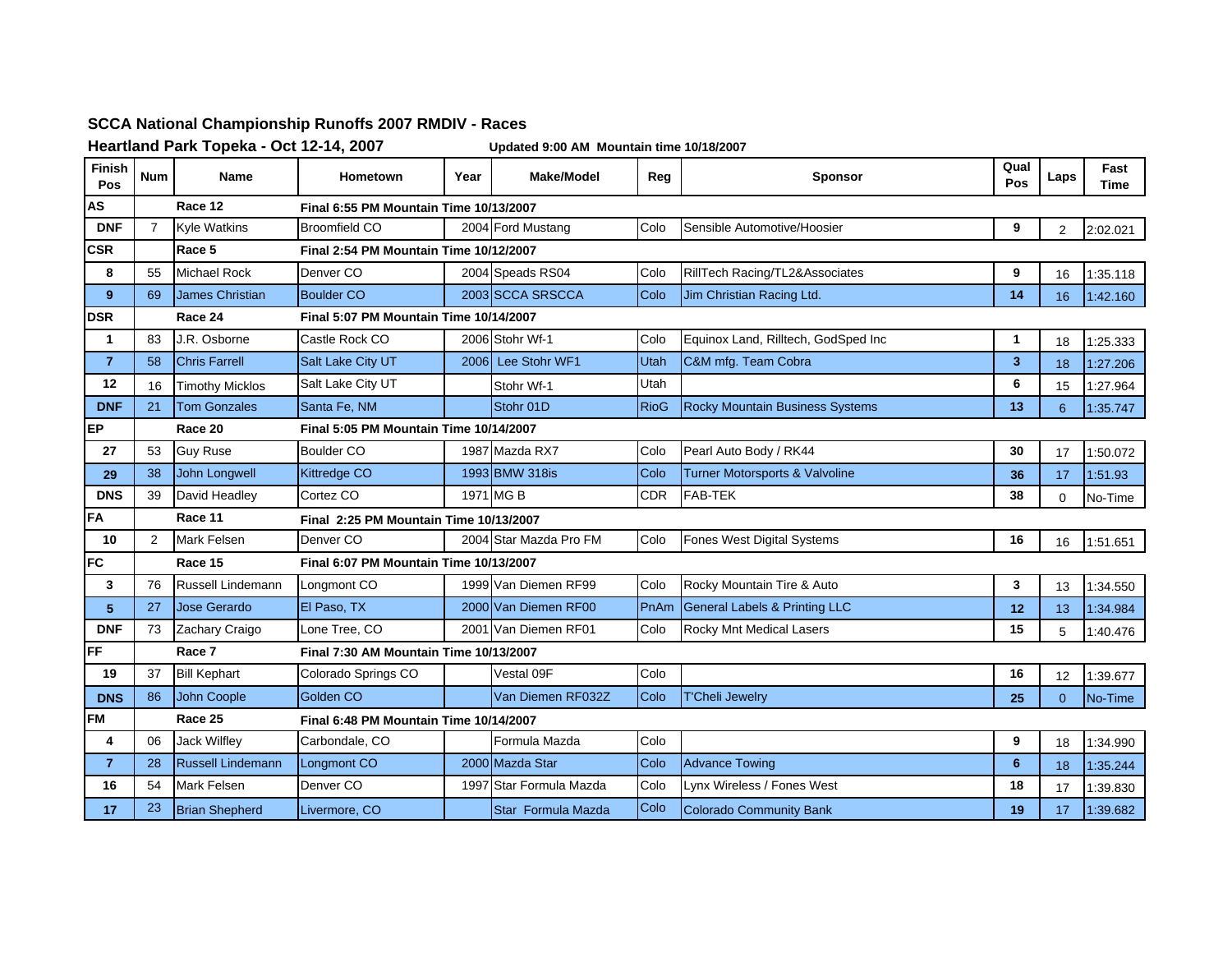## **SCCA National Championship Runoffs 2007 RMDIV - Races**

**Heartland Park Topeka - Oct 12-14, 2007 Updated 9:00 AM Mountain time 10/18/2007**

| Finish<br>Pos   | <b>Num</b> | Name                   | <b>Hometown</b>                               | Year                                   | <b>Make/Model</b>        | Reg        | <b>Sponsor</b>                                       | Qual<br>Pos  | Laps     | Fast<br>Time |  |
|-----------------|------------|------------------------|-----------------------------------------------|----------------------------------------|--------------------------|------------|------------------------------------------------------|--------------|----------|--------------|--|
| <b>FP</b>       |            | Race 23                | Final 6:07 PM Mountain Time 10/14/2007        |                                        |                          |            |                                                      |              |          |              |  |
| $\mathbf{2}$    | 31         | <b>Brian Linn</b>      | Hermosa Beach CA                              |                                        | 1972 MG MGB              | <b>CDR</b> | Hoosier Tires - Red Line Oil                         | $\mathbf{2}$ | 18       | 1:46.740     |  |
| 20              | 20         | <b>Robert Maples</b>   | Littleton CO                                  |                                        | 1971 BMW 2002            | Colo       |                                                      | 23           | 17       | 1:56.087     |  |
| <b>DNF</b>      | 22         | <b>Jamie Blust</b>     | Castle Rock CO                                |                                        | 1972 MG Midget           | <b>CDR</b> |                                                      | 13           | 2        | 1:52.421     |  |
| <b>FV</b>       |            | Race 21                | <b>Final 3:45 PM Mountain Time 10/14/2007</b> |                                        |                          |            |                                                      |              |          |              |  |
| 3               | 94         | <b>Bob Neumeister</b>  | Pueblo CO                                     |                                        | Vortech                  | Colo       | Hoosier Tire - Redline Oil                           | $\mathbf{2}$ | 18       | 1:49.712     |  |
| 14              | 6          | <b>Phillip Holcomb</b> | Longmont CO                                   |                                        | 1988 Citation 88V        | Colo       | <b>Peak Performance/Hoosier Tires</b>                | 18           | 18       | 1:51.380     |  |
| 23              | 4          | <b>Mark Felsen</b>     | Denver CO                                     |                                        | 2003 Vortech FV          | Colo       | Lynx Wireless / Fones West                           | 30           | 18       | 1:53.285     |  |
| 25              | 91         | <b>Warren Holcomb</b>  | Denver <sub>CO</sub>                          |                                        | 1991 Mysterian M-2       | Colo       | Peak Performance/Hoosier Tires                       | 39           | 18       | 1:54.218     |  |
| 31              | 47         | Paul Eric Taylor       | Denver <sub>CO</sub>                          |                                        | <b>Mysterian M2</b>      | Colo       |                                                      | 41           | 17       | 1:55.090     |  |
| <b>DNS</b>      | 69         | Zan Smith              | Colorado Springs CO                           |                                        | Vortech                  | <b>CDR</b> | <b>Noble Racing</b>                                  | 27           | $\Omega$ | No-Time      |  |
| GP              |            | Race 13                | Final 4:25 PM Mountain Time 10/13/2007        |                                        |                          |            |                                                      |              |          |              |  |
| 12              | 04         | Jonathan Goodale       | Conifer CO                                    |                                        | 1989 Suzuki Swift GTI    | Colo       | Hoosier Tire, Bimmerhaus Performance, Jeffco Sheriff | 11           | 11       | 1:57.822     |  |
| 14              | 14         | <b>Eric Heczko</b>     | Longmont CO                                   |                                        | 1969 Datsun 510          | Colo       | Rallye Sport, Goodyear/Nissan                        | 16           | 11       | 2:08.299     |  |
| GT <sub>3</sub> |            | Race 8                 |                                               | Final 7:45 AM Mountain Time 10/13/2007 |                          |            |                                                      |              |          |              |  |
| 8               | 27         | <b>Jim Valdez</b>      | Arvada CO                                     |                                        | 2006 BMW e 46            | Colo       | <b>Bimmerhaus</b>                                    | 13           | 18       | 1:45.371     |  |
| 9 <sup>°</sup>  | 30         | <b>Jeff Winter</b>     | Arvada CO                                     |                                        | 1975 Nissan 280Z         | Colo       | RallyeSport/Winter Racing Engines                    | 20           | 17       | 1:46.735     |  |
| <b>GTL</b>      |            | Race 2                 |                                               | Final 5:07 PM Mounysin Time 10/12/2007 |                          |            |                                                      |              |          |              |  |
| 21              | 19         | <b>Ben DeWitt</b>      | Pueblo CO                                     |                                        | 1997 Nissan 200sx        | PnAm       | OSO Press LLC, Nissan                                | 26           | 16       | 2:00.880     |  |
| 24              | 11         | Paul Jensen            | Colorado Springs CO                           |                                        | Datsun 1200              | <b>CDR</b> | <b>Pikes Peak Motorsports</b>                        | 22           | 13       | 1:56.136     |  |
| <b>DNF</b>      | 33         | Kirk Olson             | Lakewood CO                                   |                                        | 1986 Honda CRX           | Colo       | racegearbox.com                                      | 11           | $\Omega$ | No-Time      |  |
| HP              |            | Race 4                 | Final 4:28 PM Mountain Time 10/12/2007        |                                        |                          |            |                                                      |              |          |              |  |
| $\mathbf{2}$    | 31         | <b>Brian Linn</b>      | Hermosa Beach CA                              |                                        | 1972 MG MGB              | <b>CDR</b> | Hoosier Tires - Red Line Oil                         | 3            | 18       | 1:47.825     |  |
| 12              | 81         | <b>Jerry Oleson</b>    | Aurora CO                                     |                                        | 1962 AustinHealey Sprite | Colo       | needed                                               | 13           | 17       | 1:55.009     |  |
| 14              | 76         | Greg Ten Eyck          | <b>Boulder CO</b>                             |                                        | 1970 Nissan 510          | Colo       | Rallye/Sport                                         | 19           | 17       | 1:58.326     |  |
| S <sub>2</sub>  |            | Race 1                 | Final 6:10 PM Mountain Time 10/12/2007        |                                        |                          |            |                                                      |              |          |              |  |
| $\mathbf{2}$    | 06         | <b>Mark Mercer</b>     | Aurora CO                                     |                                        | 2002 Iola 91/90          | Colo       | <b>Hoosier tires</b>                                 | 1            | 18       | 1:34.490     |  |